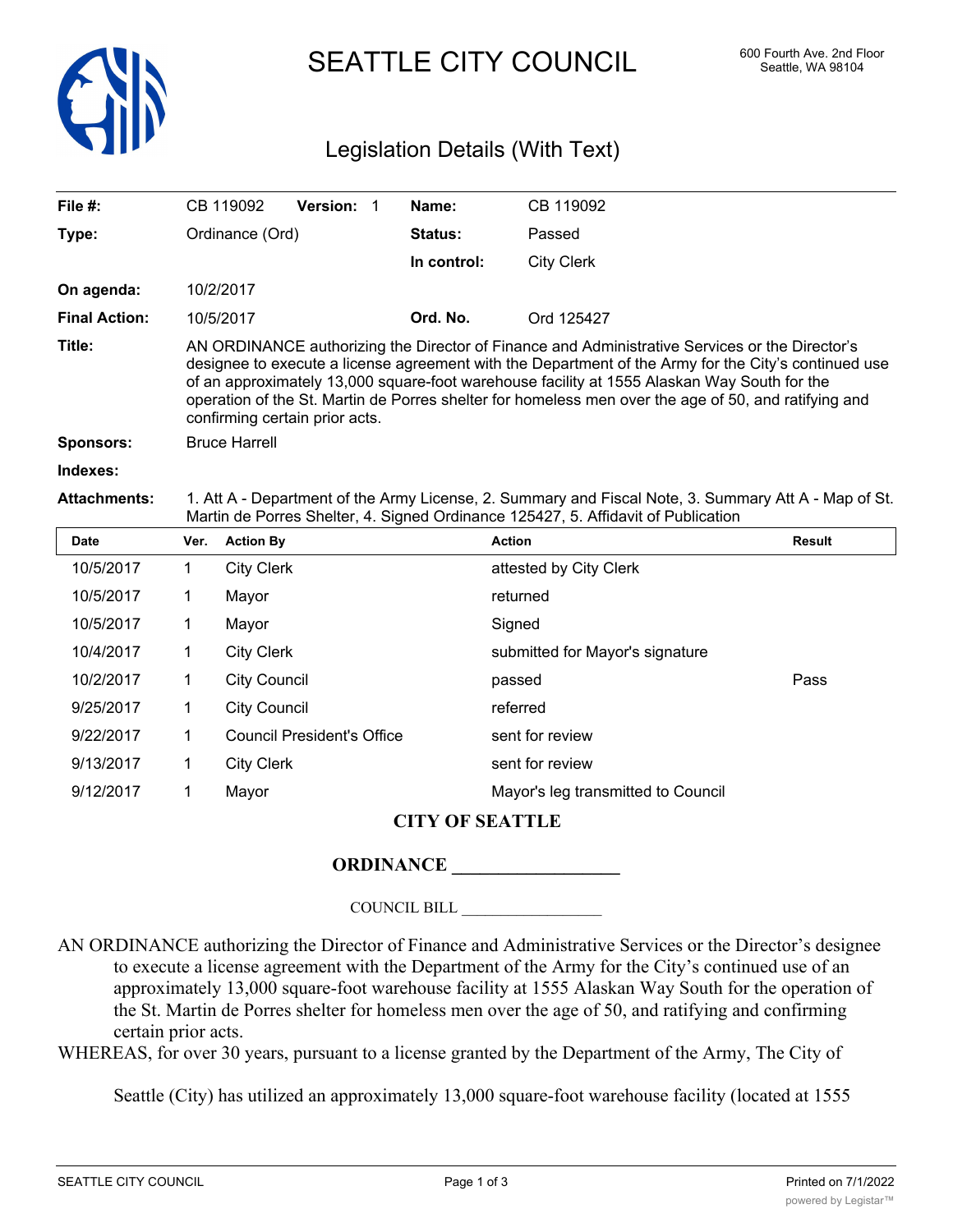Alaskan Way South) as a shelter for homeless men over the age of 50; and

- WHEREAS, such shelter, commonly known as the St. Martin de Porres Shelter, is currently operated by Catholic Community Services of Western Washington pursuant to a separate agreement with the City's Human Services Department; and
- WHEREAS, given that the City's most recent license agreement with the Department of the Army for the St. Martin de Porres shelter has expired, the Department of the Army has presented the City with an amended and restated license agreement, the total term of which runs for one year; and

WHEREAS, the amended and restated license agreement is the functional equivalent of a lease; and

WHEREAS, given that under Seattle Municipal Code subsection 3.127.020.C.1, the authority of the Director of the Department of Finance and Administrative Services to execute leases is limited to those where the square footage of the premises does not exceed 5,000 square feet, the Director now seeks the authority to execute for and on behalf of the City the amended and restated license agreement (where the square footage of the premises exceeds 5,000 square feet) with the Department of the Army; NOW, THEREFORE,

#### **BE IT ORDAINED BY THE CITY OF SEATTLE AS FOLLOWS:**

Section 1. As requested by the Department of Finance and Administrative Services and recommended by the Mayor, the Director of the Department of Finance and Administrative Services or the Director's designee is authorized to execute, for and on behalf of The City of Seattle, the Department of the Army License, St. Martin de Porres Shelter for the Homeless Coast Guard Building 7 Warehouse, Seattle, Washington, substantially in the form of Attachment A to this ordinance.

Section 2. Any act consistent with the authority of this ordinance taken prior to its effective date is ratified and confirmed.